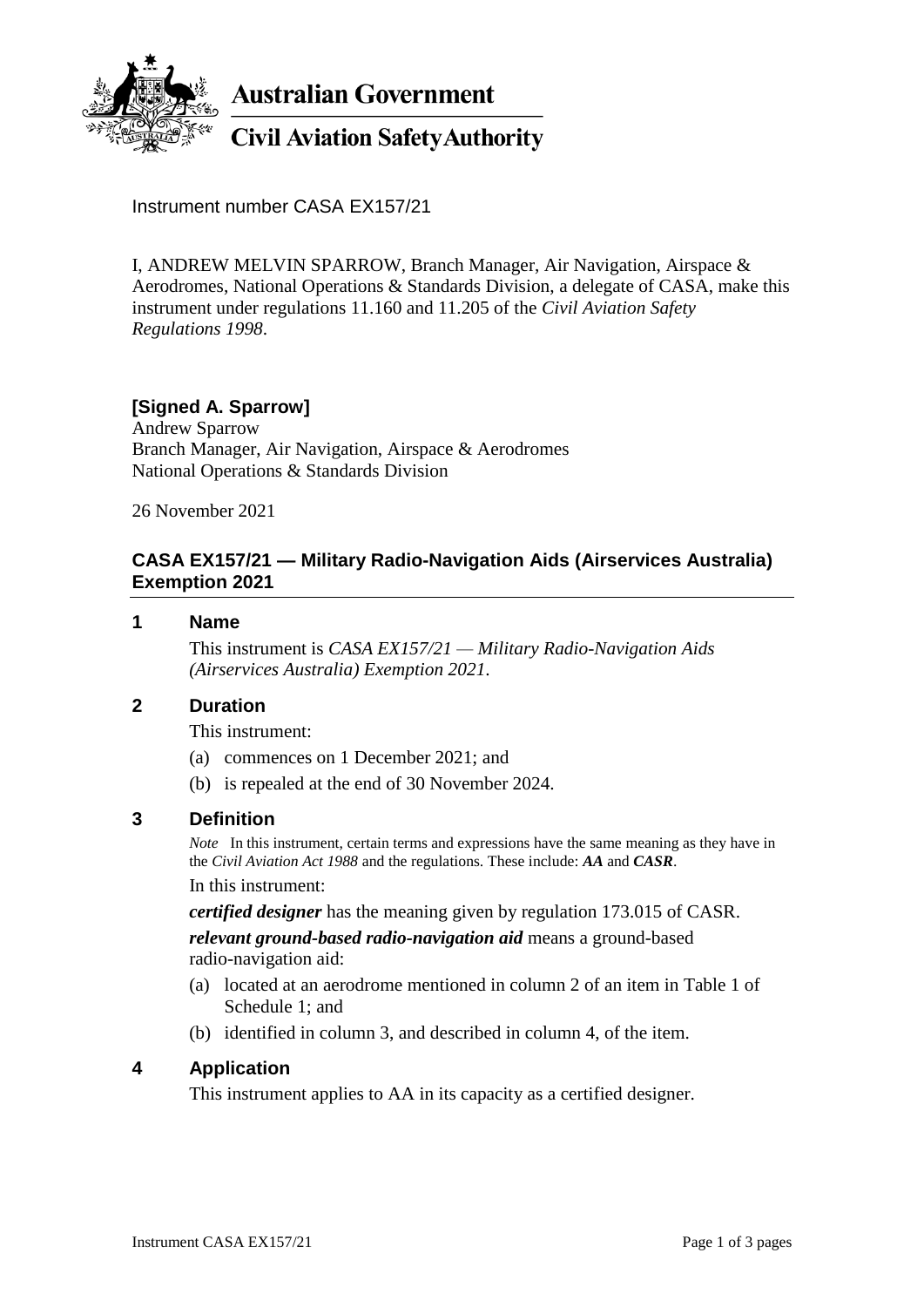## **5 Exemption**

- (1) AA is exempt from compliance with regulation 173.105 of CASR to the extent that a relevant ground-based radio-navigation aid, used by AA, is operated and maintained by, or for, the Defence Force.
- (2) The exemption is subject to the condition stated in section 6.

## **6 Condition**

- (1) Subject to subsection (2), the relevant ground-based radio-navigation aid must be flight checked by AA at intervals of not more than the period mentioned in column 5 of the relevant item in Table 1 of Schedule 1, for the radio-navigation aid, after the previous flight check of the radio-navigation aid by AA.
- (2) A flight check referred to in subsection (1) may be conducted at an interval of one month less than or greater than the relevant interval mentioned in column 5 of Table 1.

## **Schedule 1 Relevant ground-based radio-navigation aids**

In Table 1:

*DME* means distance measuring equipment.

*GP* means glide path, as used for vertical guidance in an ILS.

*ILS* means instrument landing system.

*LOC* means localiser, as used for lateral guidance in an ILS.

*Marker* means a radio-navigation aid used for position and altitude checking when flying an ILS.

*NAVAID* means a navigation aid.

*NDB* means non-directional beacon.

*TACAN* means a UHF tactical air navigation aid.

*VOR* means very high frequency (VHF) omnidirectional radio range.

## **Table 1**

| Column 1              | Column 2         | Column 3              | Column 4             | Column 5                                  |
|-----------------------|------------------|-----------------------|----------------------|-------------------------------------------|
| <b>Item</b><br>number | Location         | <b>Identification</b> | <b>NAVAID</b>        | <b>Flight check</b><br>period<br>(months) |
| 1.1                   | <b>EDINBURGH</b> | <b>IED</b>            | LOC(110.7)           | 6                                         |
|                       |                  |                       | <b>GP</b>            | 6                                         |
|                       |                  |                       | DME (110.7)          | 6                                         |
| 1.2                   |                  | <b>EDN</b>            | <b>TACAN</b> (110.3) | 12                                        |
| 2.1                   | <b>AMBERLEY</b>  | IAM                   | LOC(110.7)           | 6                                         |
|                       |                  |                       | <b>GP</b>            | 6                                         |
|                       |                  |                       | DME (110.7)          | 6                                         |
|                       |                  |                       | Marker               | 6                                         |
| 2.2                   |                  | AMB                   | <b>TACAN</b> (108.1) | 12                                        |
| 3.1                   | <b>EAST SALE</b> | <b>IES</b>            | LOC(109.5)           | 6                                         |
|                       |                  |                       | GP                   | 6                                         |
|                       |                  |                       | DME (109.5)          | 6                                         |
| 3.2                   |                  | <b>ESL</b>            | NDB (350)            | 36                                        |